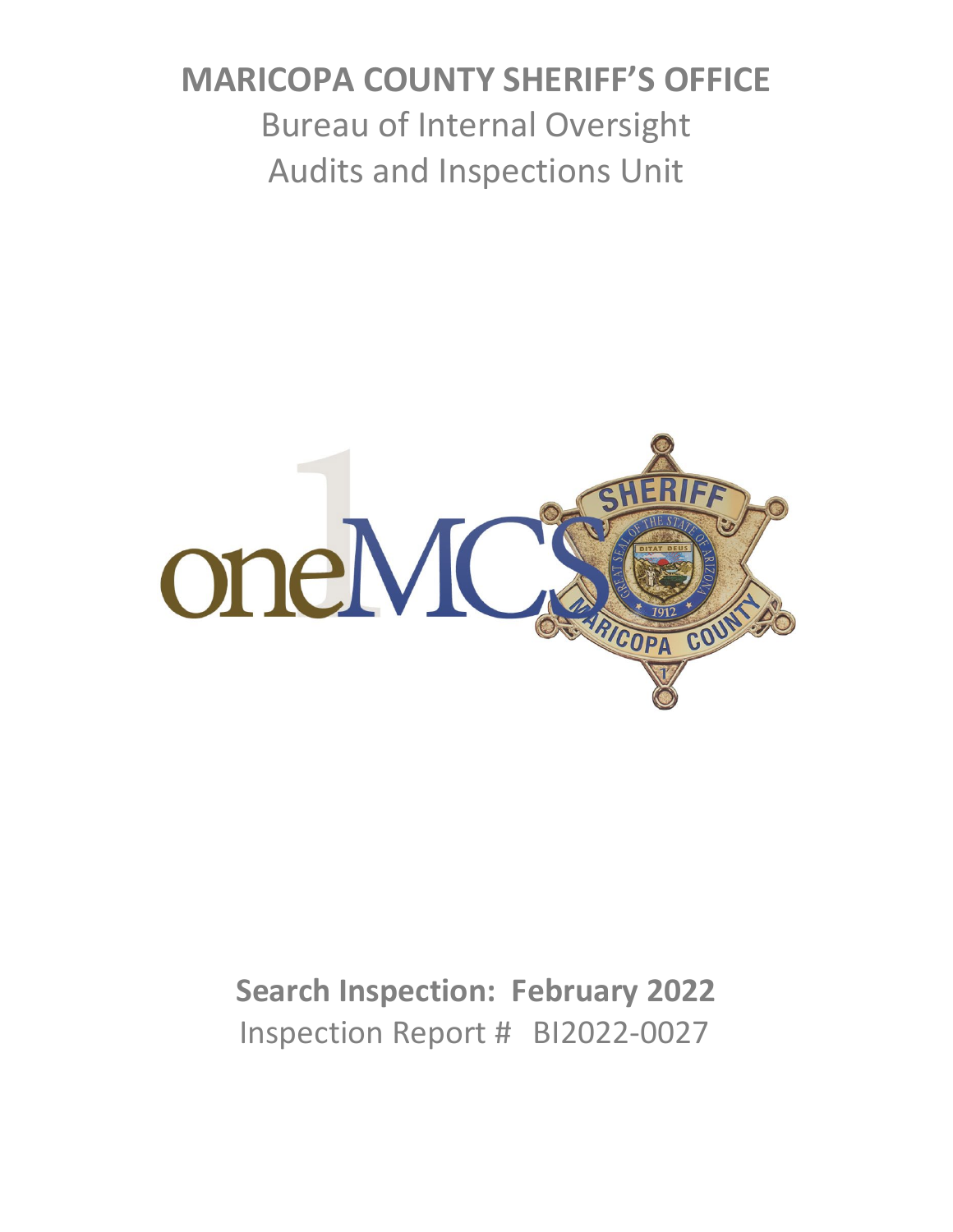#### February 2022 Search Inspection BI2022-0027

The Audits and Inspections Unit (AIU) of the Sheriff's Office Bureau of Internal Oversight (BIO) conducts search inspections on a monthly basis to ensure proper supervision, adherence with MCSO policies, compliance with the Melendres Order and established local and federal law. A total of 35 traffic stops are selected each month for review. To achieve inspection results the inspector will utilize the Vehicle Stop Contact Form, Citation/Warning, Incidental Contact Receipt, CAD printout, JWI Printout (if applicable) AIU-designed Matrix, Inspection Report Template Form, and Body Worn Camera footage files.

Inspection BI2022-0027 examines traffic stops with a search documented on the Vehicle Stop Contact Forms contained in the TraCS database, for the time period of 2/1/2022 to 2/28/2022. To accomplish this task TraCS data was examined for those traffic stops with a search documented on the Vehicle Stop Contact Forms for this period. These stops have been uniformly inspected utilizing a matrix developed by the Audits and Inspections Unit in accordance with the procedures outlined in policy and the AIU Operations Manual. In the inspection, a "reasonable person" standard will be utilized by inspectors.

#### **Compliance Objectives:**

- Was the search(s) consistently documented on the VSCF, Non-Traffic Contact Form, Incident Report and Consent to Search Form?
- Consent search: Did the deputy verbally inform the individual(s) of their right to refuse or stop the search or provide him/her with a Consent Search Form?
- Was the search(s) conducted within MCSO policies, and in compliance with the Melendres Order and established local and federal law?
- Were any items seized properly documented on the VSCF and applicable forms and impounded into Q-Tel?
- Did the deputy provide the individual(s) with a Property Receipt if property was seized?

### **Criteria:**

- MCSO Policy EA-11, Arrest Procedures
- MCSO Policy EB-1, Traffic Enforcement, Violator Contacts, and Citation Issuance
- MCSO Policy EB-2, Traffic Stop Data Collection
- MCSO Policy GJ-3, Search and Seizure
- MCSO Policy GJ-35, Body-Worn Cameras

#### **Conditions:**

The MCSO reviewed 34 of 35 randomly selected traffic stops made during the month of February 2022 with a search documented on the Vehicle Stop Contact Forms. One traffic stop also appeared in the February traffic stop data inspection and was omitted in accordance with the methodology. Additionally, eight traffic stops with a search documented on the Vehicle Stop Contact Form were excluded after selection at the request of the Professional Standards Bureau. These traffic stops were replaced with the remaining available traffic stops. While 10 of the 35 are to be selected for Body-Worn Camera review, it should be noted the inspector viewed two additional videos for clarification purposes, for a total of 12 traffic stops selected for Body-Worn Camera review.

#### **Results:**

Each traffic stop will be counted as one inspection and all applicable matrix criteria inspection points will factor into an over-all compliance score. In this inspection each traffic stop utilized five matrix criteria inspection points for a total of 170 potential matrix criteria inspection points. From the total of 170 potential inspection points those determined to be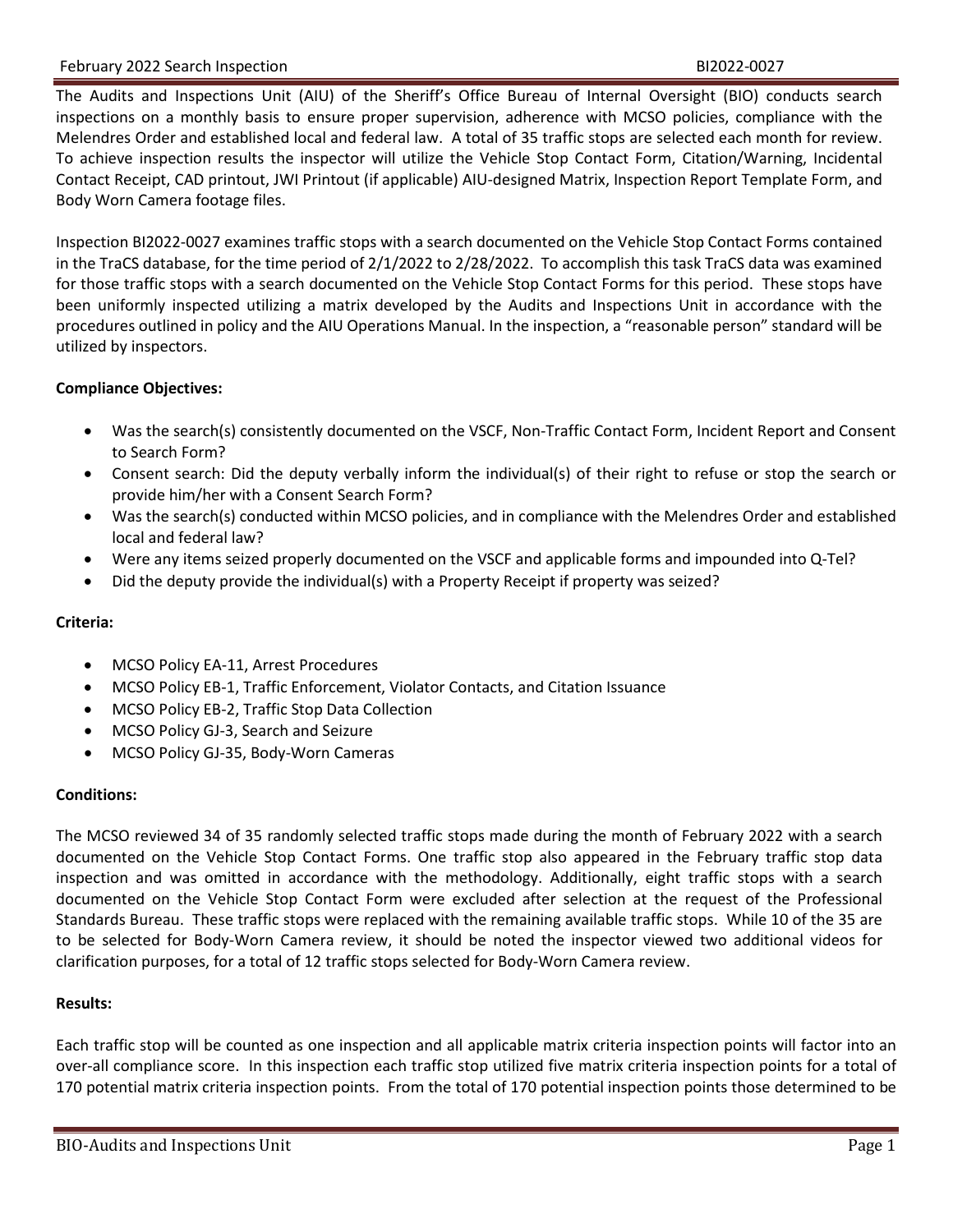#### February 2022 Search Inspection BI2022-0027

Not Applicable (N/A) or Not Verifiable will be removed from the overall compliance percentage. For example, this month there were 42 inspection points determined to be N/A and 5 determined to be Not Verifiable, resulting in 123 total inspection points.

The compliance rates of the provided traffic stop sample, utilizing the five matrix criteria inspection points, resulted in an overall average compliance rate of **99.19%** for February of 2022, as illustrated in the graph below.



Note: The six-month trend shows 0% for the previous three months because this is the third month for this report.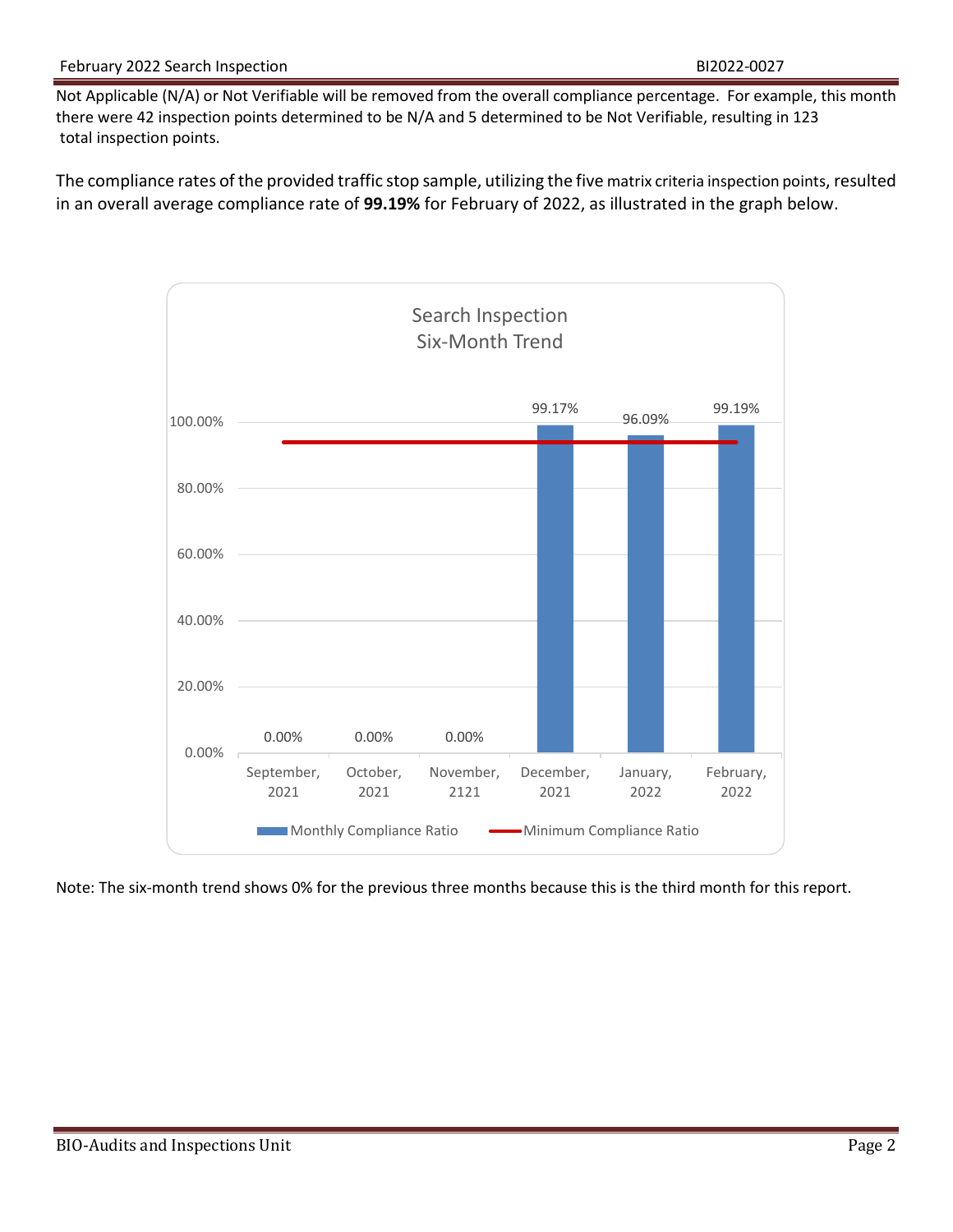#### Results of the review of traffic stops with a search documented on the Vehicle Stop Contact Form:

| <b>Inspection Elements</b>                                    | <b>Yes</b>     | <b>No</b> | <b>Not</b><br>Verifiable | N/A          | <b>Total</b><br>Inspected | Compliance<br>Rate |
|---------------------------------------------------------------|----------------|-----------|--------------------------|--------------|---------------------------|--------------------|
| Was the search(s) consistently documented on the VSCF, Non-   |                |           |                          |              |                           |                    |
| Traffic Contact Form, Incident Report and Consent to Search   |                |           |                          |              |                           |                    |
| Form?                                                         | 32             | 1         | 0                        | 1            | 33                        | 96.97%             |
| Consent search: Did the deputy verbally inform the            |                |           |                          |              |                           |                    |
| individual(s) of their right to refuse or stop the search or  |                |           |                          |              |                           |                    |
| provide him/her with a Consent Search Form?                   | $\overline{2}$ | 0         | 4                        | 28           | $\mathfrak{p}$            | 100.00%            |
| Was the search(s) conducted within MCSO policies, and in      |                |           |                          |              |                           |                    |
| compliance with the Melendres Order and established local and |                |           |                          |              |                           |                    |
| federal law?                                                  | 33             | 0         | 0                        | $\mathbf{1}$ | 33                        | 100.00%            |
| Were any items seized properly documented on the VSCF and     |                |           |                          |              |                           |                    |
| applicable forms and impounded into Q-Tel?                    | 29             | 0         | 0                        | 5            | 29                        | 100.00%            |
| Did the deputy provide the individual(s) with a Property      |                |           |                          |              |                           |                    |
| Receipt if property was seized?                               | 26             | 0         | $\mathbf{1}$             | 7            | 26                        | 100.00%            |
| <b>Overall Compliance with inspection requirements</b>        | 122            | 1         | 5                        | 42           | 123                       | 99.19%             |

#### **Conclusion:**

Of the potential 170 matrix criteria inspection points, 123 of which were used in the compliance calculation, there was one deficiency, resulting in a **99.19%** compliance rate for February 2022**. It should be noted, as this is a new inspection, no BIO action forms will be issued for this inspection for deficiencies identified.** There was one instance of a noncompliance issue.

#### **Action Required:**

AIU will provide the inspection report to the affected Divisions to address the following stops and deficiencies via the Bio Action Form Process: **No BIO action forms will be issued for this inspection for deficiencies identified, as noted above.**

# District 2:

| <b>District</b>                                                                                                | MC#        | Employee | <b>Supervisor</b> | <b>Commander</b> |  |  |  |
|----------------------------------------------------------------------------------------------------------------|------------|----------|-------------------|------------------|--|--|--|
|                                                                                                                | MC22008227 | Deputy   | Sergeant          | Captain          |  |  |  |
| <b>Deficiency</b>                                                                                              |            |          |                   |                  |  |  |  |
| The deputy documented the vehicle inventory search inconsistently on the VSCF and the IR. The IR shows consent |            |          |                   |                  |  |  |  |

# Compliance Deficiency

The deputy documented the vehicle inventory search inconsistently on the VSCF and the IR. The IR shows consent was requested and given for a vehicle inventory search. The BWC was reviewed for clarity and shows the deputy did not request consent. The search is clearly an inventory search. **(Policy EB-2.2.O)**

Inspector Notes:

- Consent was not requested or granted. There was no consent search.
- The deputy has a prior similar deficiency from January.